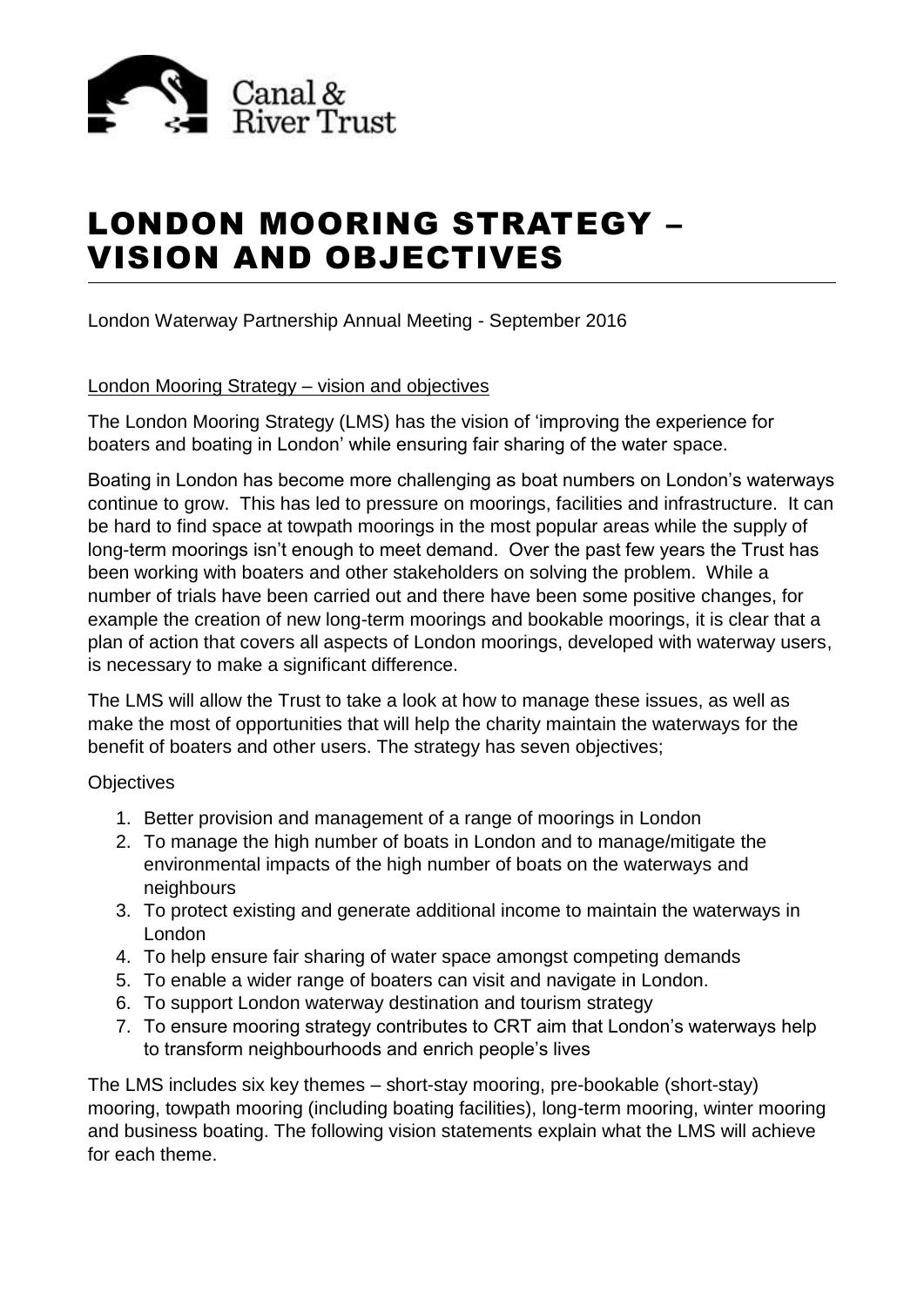#### LMS short-stay mooring outcomes that will contribute towards the end vision

Contributes to Objective 1, 2, 4, 5, 6

- All existing short-stay moorings on the London waterways will have been reviewed.
- There will be a mixture of 7day, 2 day and 4 hour shop and drop short-stay moorings in appropriate locations on the London waterways.
- All short-stay moorings in London will be clearly and consistently signed, maintained and well managed.
- A trial 'green mooring zones' will be in place in an appropriate places to help reduce environmental concerns and/or conflict between boaters and other canal users.

LMS pre-bookable mooring outcomes that will contribute towards the end vision Contributes to Objective 1, 3, 4, 5, 6

- We will establish whether there is demand for an additional pre-bookable short-stay mooring offer in central London.
- Subject to demand, and a successful trial we will establish limited paid for prebookable moorings will be introduced at key locations on the London waterway. If introduced, pre-bookable moorings would include the following;
- An online booking system will be introduced for pre-bookable moorings.
- A clear customer service package will be in place to support pre-bookable moorings.
- A system to gather feedback and evaluate the pre-bookable mooring visitor experience will be in place.

## LMS towpath mooring outcomes that will contribute towards the end vision

Contributes to Objective 1, 2, 3, 4, 5, 7

- General towpath mooring will be available in appropriate places across the London waterway.
- The ability to moor safely on general towpath moorings will be improved through measures such as installing additional mooring rings, increased dredging and improved signage to help maximise towpath mooring wherever possible.
- Selective sections of waterway will be designated as no mooring for operational or safety reasons or to ensure other non-boating canal users have access to the waterway.
- New and additional facilities will be introduced to meet the needs of the boating customers.
- Geographical gaps in the provision of facilities will be identified and plans established to seek to fill these.